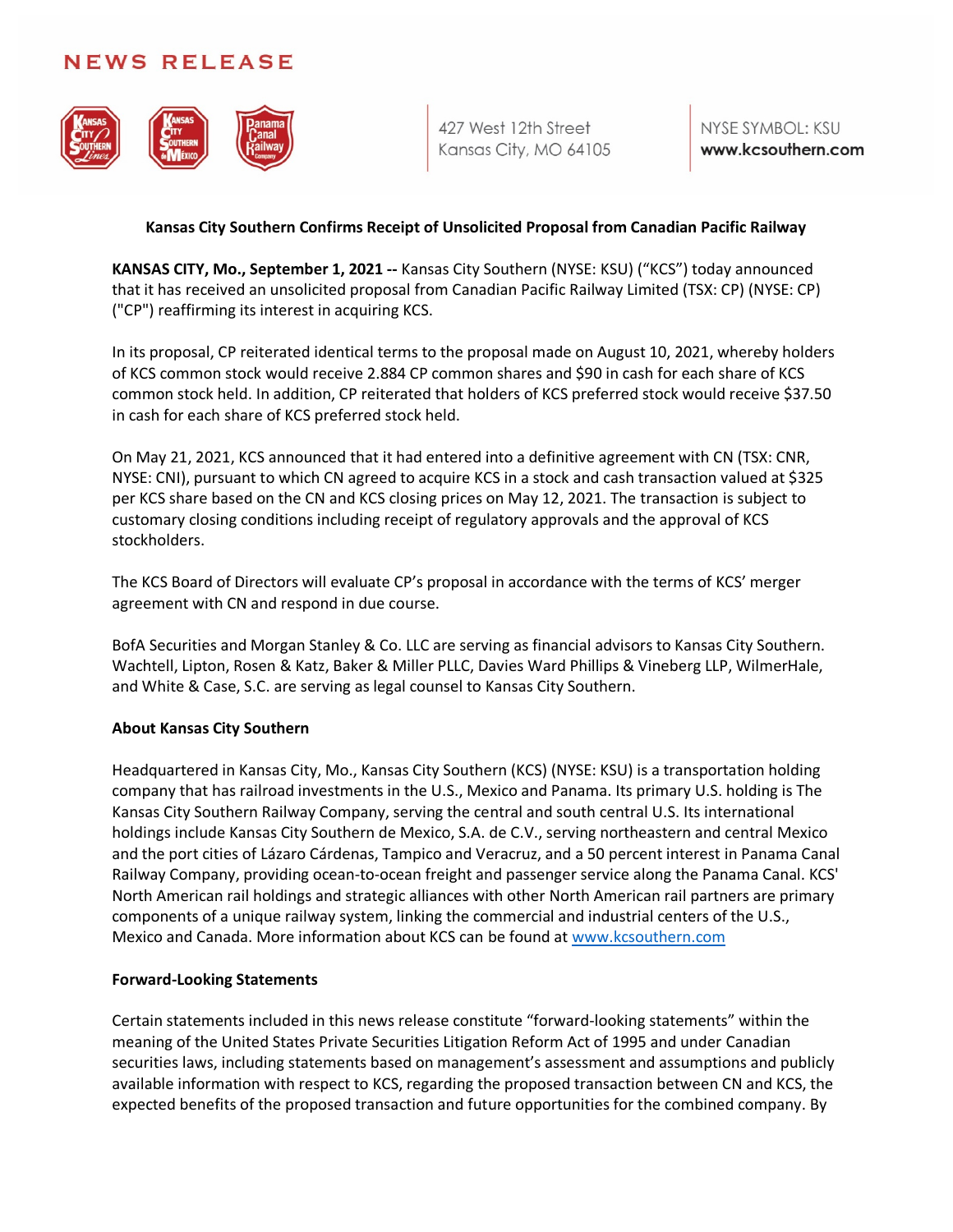their nature, forward-looking statements involve risks, uncertainties and assumptions. CN and KCS caution that their assumptions may not materialize and that current economic conditions render such assumptions, although reasonable at the time they were made, subject to greater uncertainty. Forwardlooking statements may be identified by the use of terminology such as "believes," "expects," "anticipates," "assumes," "outlook," "plans," "targets," or other similar words.

Forward-looking statements are not guarantees of future performance and involve risks, uncertainties and other factors which may cause actual results, performance or achievements of CN, or the combined company, to be materially different from the outlook or any future results, performance or achievements implied by such statements. Accordingly, readers are advised not to place undue reliance on forward-looking statements. Important risk factors that could affect the forward-looking statements in this news release include, but are not limited to: the outcome of the proposed transaction between CN and KCS; the parties' ability to consummate the proposed transaction; the conditions to the completion of the proposed transaction; that the regulatory approvals required for the proposed transaction may not be obtained on the terms expected or on the anticipated schedule or at all; CN's indebtedness, including the substantial indebtedness CN expects to incur and assume in connection with the proposed transaction and the need to generate sufficient cash flows to service and repay such debt; CN's ability to meet expectations regarding the timing, completion and accounting and tax treatments of the proposed transaction; the possibility that CN may be unable to achieve expected synergies and operating efficiencies within the expected time-frames or at all and to successfully integrate KCS' operations with those of CN; that such integration may be more difficult, time-consuming or costly than expected; that operating costs, customer loss and business disruption (including, without limitation, difficulties in maintaining relationships with employees, customers or suppliers) may be greater than expected following the proposed transaction or the public announcement of the proposed transaction; the retention of certain key employees of KCS may be difficult; the duration and effects of the COVID-19 pandemic, general economic and business conditions, particularly in the context of the COVID-19 pandemic; industry competition; inflation, currency and interest rate fluctuations; changes in fuel prices; legislative and/or regulatory developments; compliance with environmental laws and regulations; actions by regulators; the adverse impact of any termination or revocation by the Mexican government of KCS de México, S.A. de C.V.'s Concession; increases in maintenance and operating costs; security threats; reliance on technology and related cybersecurity risk; trade restrictions or other changes to international trade arrangements; transportation of hazardous materials; various events which could disrupt operations, including illegal blockades of rail networks, and natural events such as severe weather, droughts, fires, floods and earthquakes; climate change; labor negotiations and disruptions; environmental claims; uncertainties of investigations, proceedings or other types of claims and litigation; risks and liabilities arising from derailments; timing and completion of capital programs; and other risks detailed from time to time in reports filed by CN with securities regulators in Canada and the United States. Reference should also be made to Management's Discussion and Analysis in CN's annual and interim reports, Annual Information Form and Form 40-F, filed with Canadian and U.S. securities regulators and available on CN's website, for a description of major risk factors relating to CN. Additional risks that may affect KCS' results of operations appear in Part I, Item 1A "Risks Related to KCS' Operations and Business" of KCS' Annual Report on Form 10-K for the year ended December 31, 2020, and in KCS' other filings with the U.S. Securities and Exchange Commission ("SEC").

Forward-looking statements reflect information as of the date on which they are made. CN and KCS assume no obligation to update or revise forward-looking statements to reflect future events, changes in circumstances, or changes in beliefs, unless required by applicable securities laws. In the event CN or KCS does update any forward-looking statement, no inference should be made that CN or KCS will make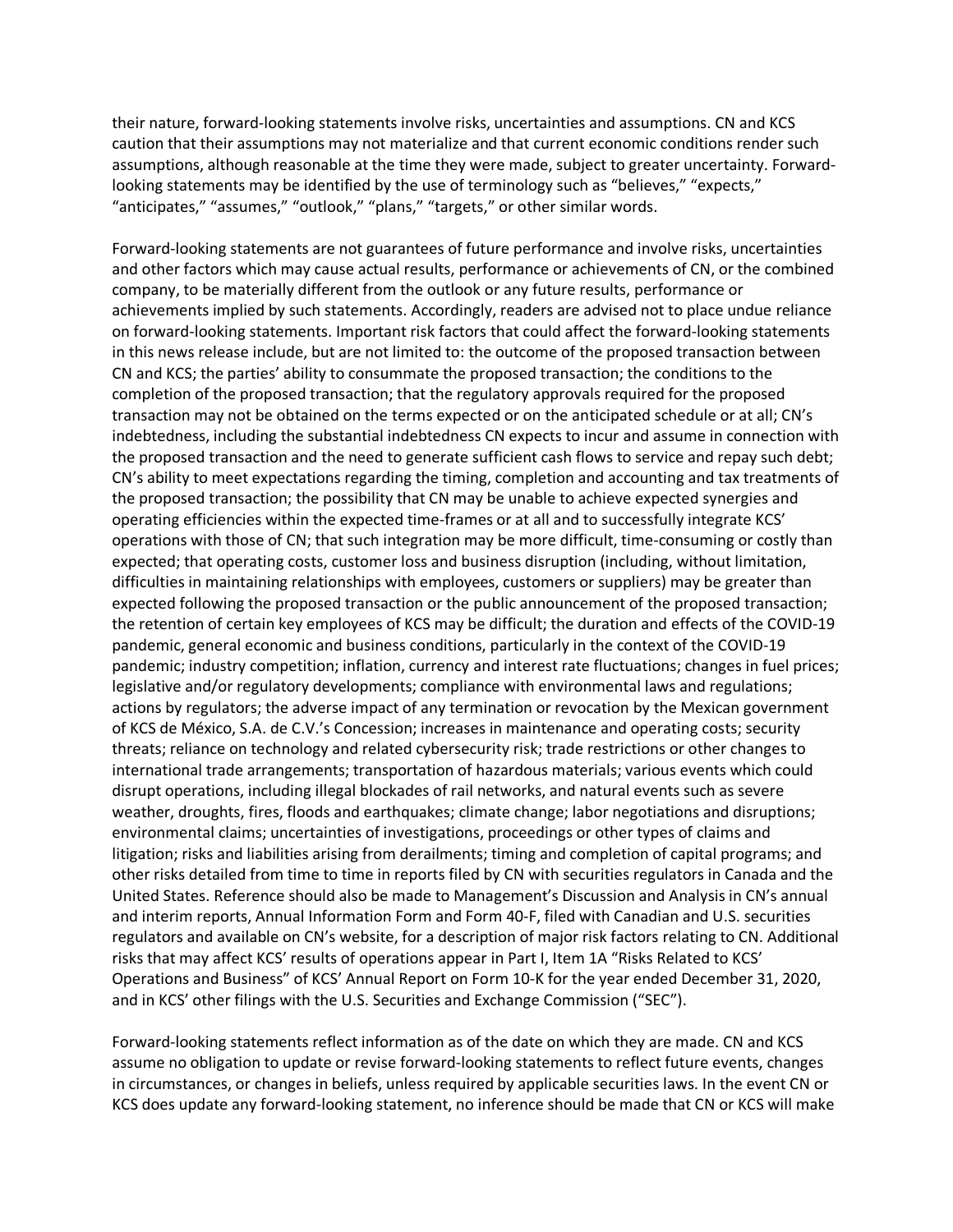additional updates with respect to that statement, related matters, or any other forward-looking statement.

# **No Offer or Solicitation**

This news release does not constitute an offer to sell or the solicitation of an offer to buy any securities or a solicitation of any vote or approval, nor shall there be any sale of securities in any jurisdiction in which such offer, solicitation or sale would be unlawful prior to registration or qualification under the securities laws of any such jurisdiction. No offer of securities shall be made except by means of a prospectus meeting the requirements of Section 10 of the Securities Act of 1933, as amended.

# **Additional Information and Where to Find It**

In connection with the proposed transaction, CN has filed with the SEC a registration statement on Form F-4 to register the shares to be issued in connection with the proposed transaction, and the registration statement has been declared effective. CN has filed with the SEC its prospectus and KCS has filed with the SEC its definitive proxy statement in connection with the proposed transaction, and the KCS proxy statement is being sent to the stockholders of KCS seeking their approval of the merger-related proposals. This news release is not a substitute for the registration statement, the prospectus, the proxy statement or other documents CN and/or KCS may file with the SEC or applicable securities regulators in Canada in connection with the proposed transaction.

INVESTORS AND SECURITY HOLDERS ARE URGED TO READ THE REGISTRATION STATEMENT, THE PROSPECTUS, THE PROXY STATEMENT AND ANY OTHER RELEVANT DOCUMENTS FILED WITH THE SEC OR APPLICABLE SECURITIES REGULATORS IN CANADA CAREFULLY IN THEIR ENTIRETY IF AND WHEN THEY BECOME AVAILABLE (INCLUDING ALL AMENDMENTS AND SUPPLEMENTS THERETO) BECAUSE THEY CONTAIN AND WILL CONTAIN IMPORTANT INFORMATION ABOUT CN, KCS AND THE PROPOSED TRANSACTION. Investors and security holders may obtain copies of these documents (if and when available) and other documents filed with the SEC and applicable securities regulators in Canada by CN free of charge through at [www.sec.gov](https://cts.businesswire.com/ct/CT?id=smartlink&url=http%3A%2F%2Fwww.sec.gov&esheet=52469468&newsitemid=20210802005211&lan=en-US&anchor=www.sec.gov&index=4&md5=cddb0e018dfde49dd25fe3fb57a6c8ea) and [www.sedar.com.](https://cts.businesswire.com/ct/CT?id=smartlink&url=http%3A%2F%2Fwww.sedar.com&esheet=52469468&newsitemid=20210802005211&lan=en-US&anchor=www.sedar.com&index=5&md5=e35ae3b0c3f8999365f455ad8c844213) Copies of the documents filed by CN (if and when available) will also be made available free of charge by accessing CN's website at [www.CN.ca.](https://cts.businesswire.com/ct/CT?id=smartlink&url=http%3A%2F%2Fwww.CN.ca&esheet=52469468&newsitemid=20210802005211&lan=en-US&anchor=www.CN.ca&index=6&md5=752624abf7db272500ea1a0f04a8d778) Copies of the documents filed by KCS (if and when available) will also be made available free of charge at [www.investors.kcsouthern.com,](https://cts.businesswire.com/ct/CT?id=smartlink&url=http%3A%2F%2Fwww.investors.kcsouthern.com&esheet=52469468&newsitemid=20210802005211&lan=en-US&anchor=www.investors.kcsouthern.com&index=7&md5=fa839d2cfa9b4e6e68997481ce8a70c3) upon written request delivered to KCS at 427 West 12th Street, Kansas City, Missouri 64105, Attention: Corporate Secretary, or by calling KCS' Corporate Secretary's Office by telephone at 1-888-800-3690 or by email at [corpsec@kcsouthern.com.](mailto:corpsec@kcsouthern.com)

# **Participants**

This news release is neither a solicitation of a proxy nor a substitute for the registration statement, the prospectus, the proxy statement or other filings that may be made with the SEC and applicable securities regulators in Canada. Nonetheless, CN, KCS, and certain of their directors and executive officers and other members of management and employees may be deemed to be participants in the solicitation of proxies in respect of the proposed transaction. Information about CN's executive officers and directors is available in its 2021 Management Information Circular, dated March 9, 2021, as well as its 2020 Annual Report on Form 40-F filed with the SEC on February 1, 2021, in each case available on its website at [www.CN.ca/investors/](https://cts.businesswire.com/ct/CT?id=smartlink&url=http%3A%2F%2Fwww.CN.ca%2Finvestors%2F&esheet=52469468&newsitemid=20210802005211&lan=en-US&anchor=www.CN.ca%2Finvestors%2F&index=8&md5=ba3095968f9c15ff6e9dd4be210105f8) and at [www.sec.gov](https://cts.businesswire.com/ct/CT?id=smartlink&url=http%3A%2F%2Fwww.sec.gov&esheet=52469468&newsitemid=20210802005211&lan=en-US&anchor=www.sec.gov&index=9&md5=aee92e1a9394def38131648d560d943e) and [www.sedar.com.](https://cts.businesswire.com/ct/CT?id=smartlink&url=http%3A%2F%2Fwww.sedar.com&esheet=52469468&newsitemid=20210802005211&lan=en-US&anchor=www.sedar.com&index=10&md5=dfbec9375153a77714879d2a0911242c) Information about KCS' directors and executive officers may be found on its website at [www.kcsouthern.com](https://cts.businesswire.com/ct/CT?id=smartlink&url=http%3A%2F%2Fwww.kcsouthern.com&esheet=52469468&newsitemid=20210802005211&lan=en-US&anchor=www.kcsouthern.com&index=11&md5=aab4cff5dc67ae3456d5cb99e8528b6b) and in its 2020 Annual Report on Form 10-K filed with the SEC on January 29, 2021, available